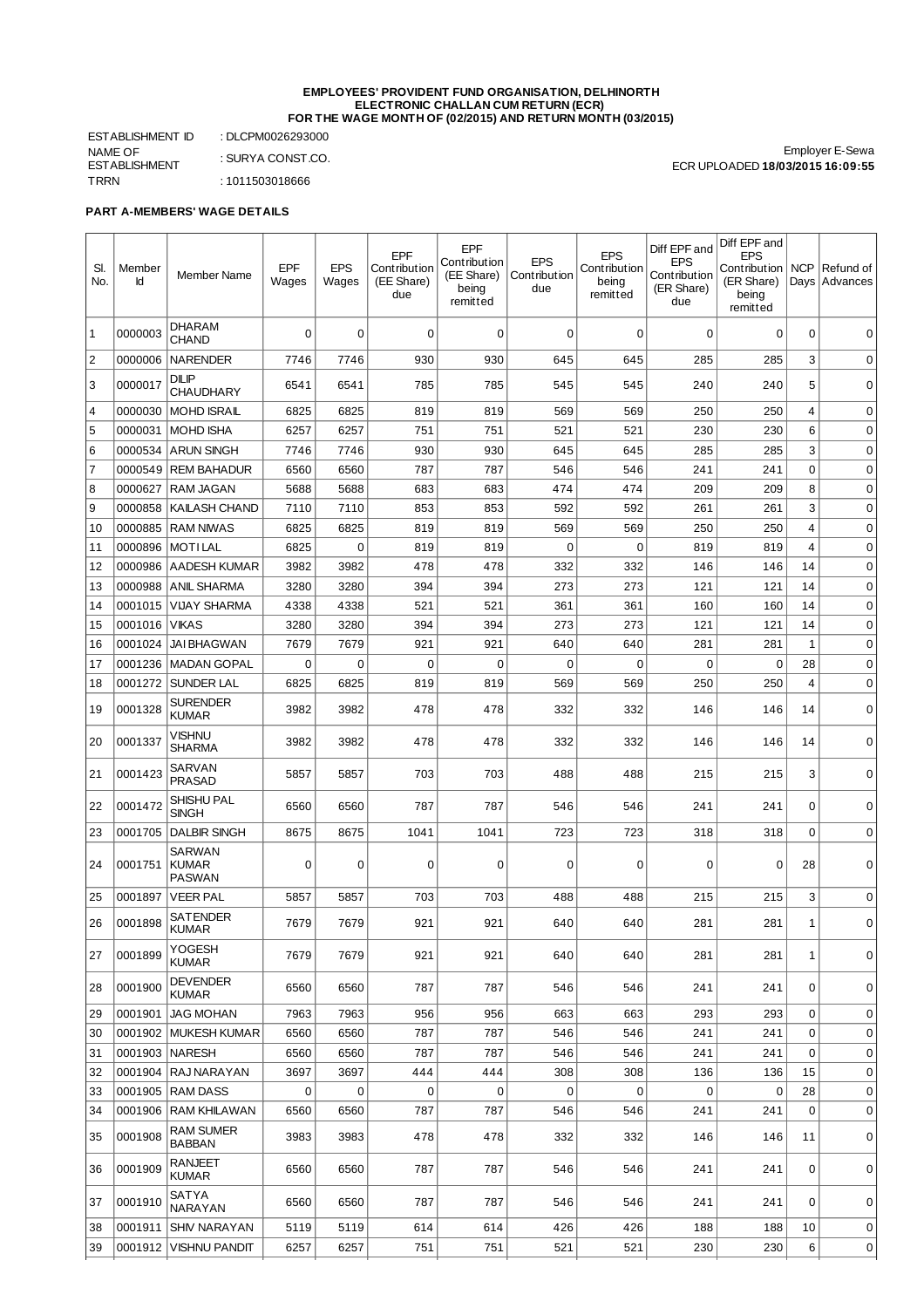| 40       | 0001913 SONU       |                                       | 6091         | 6091         | 731         | 731        | 507        | 507        | 224        | 224        | $\overline{c}$ | 0           |
|----------|--------------------|---------------------------------------|--------------|--------------|-------------|------------|------------|------------|------------|------------|----------------|-------------|
| 41       | 0001914            | <b>KAILASH</b><br><b>RAJPUT</b>       | 7963         | 7963         | 956         | 956        | 663        | 663        | 293        | 293        | 0              | $\mathbf 0$ |
| 42       | 0001915            | <b>RAKESH</b><br><b>SAROHA</b>        | 7963         | 7963         | 956         | 956        | 663        | 663        | 293        | 293        | 0              | $\Omega$    |
| 43       | 0001916            | <b>BHOPAL</b>                         | 7963         | 7963         | 956         | 956        | 663        | 663        | 293        | 293        | $\mathbf 0$    | 0           |
| 44       | 0001917            | <b>NARESH</b><br><b>DAHIYA</b>        | 7394         | 7394         | 887         | 887        | 616        | 616        | 271        | 271        | 2              | 0           |
| 45       | 0001918            | <b>SANJEET</b><br>YADAV               | 0            | 0            | $\mathbf 0$ | 0          | 0          | 0          | $\Omega$   | 0          | 28             | 0           |
| 46       | 0001919            | <b>SACHIN RUHELA</b>                  | 6560         | 6560         | 787         | 787        | 546        | 546        | 241        | 241        | $\mathbf 0$    | 0           |
| 47       | 0001920            | <b>JIT ENDER</b>                      | 6560         | 6560         | 787         | 787        | 546        | 546        | 241        | 241        | $\Omega$       | 0           |
| 48       | 0001921            | <b>DINESH KUMAR</b>                   | 1422         | 1422         | 171         | 171        | 118        | 118        | 53         | 53         | 23             | 0           |
| 49       | 0001922            | <b>RISHI KUMAR</b>                    | 7963         | 7963         | 956         | 956        | 663        | 663        | 293        | 293        | $\mathbf 0$    | 0           |
| 50       | 0001923            | PINTOO YADAV                          | 6560         | 6560         | 787         | 787        | 546        | 546        | 241        | 241        | $\mathbf 0$    | 0           |
| 51       | 0001924            | <b>SURENDER</b><br><b>KUMAR</b>       | 6825         | 6825         | 819         | 819        | 569        | 569        | 250        | 250        | 4              | 0           |
| 52       | 0001925            | <b>KAUSHAL</b><br><b>KUMAR</b>        | 6560         | 6560         | 787         | 787        | 546        | 546        | 241        | 241        | 0              | 0           |
| 53       | 0001926            | <b>RAJVEER</b><br><b>SHARMA</b>       | 7679         | 7679         | 921         | 921        | 640        | 640        | 281        | 281        | 1              | 0           |
| 54       | 0001927            | <b>RAMESH YADAV</b>                   | 5119         | 5119         | 614         | 614        | 426        | 426        | 188        | 188        | 10             | 0           |
| 55       | 0001928            | <b>RAVINDER PAL</b>                   | 7394         | 7394         | 887         | 887        | 616        | 616        | 271        | 271        | $\overline{c}$ | 0           |
| 56       | 0001929            | <b>SHRIDHAR</b><br>YADAV              | 7963         | 7963         | 956         | 956        | 663        | 663        | 293        | 293        | 0              | 0           |
| 57       | 0001930            | <b>SUBHASH</b><br>YADAV               | 7963         | 7963         | 956         | 956        | 663        | 663        | 293        | 293        | 0              | 0           |
| 58       | 0001932            | <b>UMESH KUMAR</b>                    | 6326         | 6326         | 759         | 759        | 527        | 527        | 232        | 232        | 1              | 0           |
| 59       | 0001933            | <b>VIJAY KUMAR</b>                    | 5688         | 5688         | 683         | 683        | 474        | 474        | 209        | 209        | 8              | $\mathbf 0$ |
| 60       | 0001934            | <b>SATPAL</b><br><b>RANGEELA</b>      | 7679         | 7679         | 921         | 921        | 640        | 640        | 281        | 281        | 1              | 0           |
| 61       | 0001935            | <b>VASHIST</b>                        | 6326         | 6326         | 759         | 759        | 527        | 527        | 232        | 232        | 1              | 0           |
| 62       | 0001936            | <b>RAJ KUMAR</b><br>YADAV             | 6541         | 6541         | 785         | 785        | 545        | 545        | 240        | 240        | 5              | 0           |
| 63       | 0001937            | <b>GREAT MINZ</b>                     | 6560         | 6560         | 787         | 787        | 546        | 546        | 241        | 241        | 0              | 0           |
| 64       | 0001938            | <b>SHYAM LAL</b>                      | 7963         | 7963         | 956         | 956        | 663        | 663        | 293        | 293        | 0              | $\mathbf 0$ |
| 65       | 0001939            | <b>ASHOK KUMAR</b>                    | 4686         | 4686         | 562         | 562        | 390        | 390        | 172        | 172        | 8              | 0           |
| 66       | 0001940            | <b>NARENDRA</b>                       | 7963         | 7963         | 956         | 956        | 663        | 663        | 293        | 293        | 0              | 0           |
| 67       | 0001941            | SUBODH ROY                            | 7679         | 7679         | 921         | 921        | 640        | 640        | 281        | 281        | $\mathbf 1$    | 0           |
| 68       |                    | 0001942 OM PRAKASH                    | 7963         | 7963         | 956         | 956        | 663        | 663        | 293        | 293        | 0              | 0           |
| 69       |                    | 0001943   SURESH PAL                  | 4920         | 4920         | 590         | 590        | 410        | 410        | 180        | 180        | $\overline{7}$ | 0           |
| 70       | 0001944            | SANDEEP<br><b>KUMAR</b>               | 6560         | 6560         | 787         | 787        | 546        | 546        | 241        | 241        | 0              | 0           |
| 71       | 0001945            | <b>RANJEET</b>                        | 7963         | 7963         | 956         | 956        | 663        | 663        | 293        | 293        | 0              | 0           |
| 72       |                    | 0001946   RAM NARESH                  | 5972         | 5972         | 717         | 717        | 497        | 497        | 220        | 220        | 7              | 0           |
| 73       | 0001947            | <b>SARVAN PAL</b>                     | 6560         | 6560         | 787         | 787        | 546        | 546        | 241        | 241        | $\mathbf 0$    | 0           |
| 74       |                    | 0001948 JAGDISH YADAV                 | 6560         | 6560         | 787         | 787        | 546        | 546        | 241        | 241        | 0              | 0           |
| 75       |                    | 0001949   AMOD KUMAR                  | 6560         | 6560         | 787         | 787        | 546        | 546        | 241        | 241        | 0              | 0           |
| 76<br>77 | 0001950<br>0001951 | <b>AMAR NATH</b><br><b>ANIL KUMAR</b> | 7963<br>6560 | 7963<br>6560 | 956<br>787  | 956<br>787 | 663<br>546 | 663<br>546 | 293<br>241 | 293<br>241 | 0<br>0         | 0<br>0      |
| 78       | 0001952            | PAL<br><b>DEVI SINGH</b>              | 7963         | 7963         | 956         | 956        | 663        | 663        | 293        | 293        | 0              | 0           |
| 79       | 0001953            | <b>JATA SHANKAR</b>                   | 7963         | 7963         | 956         | 956        | 663        | 663        | 293        | 293        | $\mathbf 0$    | 0           |
| 80       | 0001954            | MANSA RAM                             | 6560         | 6560         | 787         | 787        | 546        | 546        | 241        | 241        | $\mathbf 0$    | 0           |
| 81       |                    | 0001955   MUKESH KUMAR                | 6560         | 6560         | 787         | 787        | 546        | 546        | 241        | 241        | 0              | 0           |
| 82       |                    | 0001956   NATHU RAM                   | 7963         | 7963         | 956         | 956        | 663        | 663        | 293        | 293        | 0              | 0           |
| 83       | 0001957            | <b>RAJINDER PAL</b>                   | 6560         | 6560         | 787         | 787        | 546        | 546        | 241        | 241        | 0              | 0           |
| 84       | 0001958            | <b>RAJ KARAN</b>                      | 6560         | 6560         | 787         | 787        | 546        | 546        | 241        | 241        | 0              | 0           |
| 85       | 0001959            | RAMESH                                | 6257         | 6257         | 751         | 751        | 521        | 521        | 230        | 230        | 6              | 0           |
| 86       | 0001960            | RAM SAROOP                            | 7963         | 7963         | 956         | 956        | 663        | 663        | 293        | 293        | $\mathbf 0$    | 0           |
| 87       | 0001961            | <b>SHIV KUMAR</b>                     | 7963         | 7963         | 956         | 956        | 663        | 663        | 293        | 293        | $\mathbf 0$    | 0           |
| 88       | 0001962            | SHREE CHAND                           | 6560         | 6560         | 787         | 787        | 546        | 546        | 241        | 241        | 0              | 0           |
| 89       | 0001963            | <b>SUSHIL KUMAR</b>                   | 7963         | 7963         | 956         | 956        | 663        | 663        | 293        | 293        | 0              | 0           |
| 90       | 0001964            | <b>UDAY KUMAR</b>                     | 7963         | 7963         | 956         | 956        | 663        | 663        | 293        | 293        | 0              | 0           |
| 91       | 0001965            | <b>VIPIN KUMAR</b>                    | 6560         | 6560         | 787         | 787        | 546        | 546        | 241        | 241        | 0              | 0           |
| 92       | 0001966            | <b>RAJPAL</b>                         | 7963         | 7963         | 956         | 956        | 663        | 663        | 293        | 293        | 0              | 0           |
| ഹ        | loon1047           | <b>RAMU</b>                           | <b>COC7</b>  | <b>COC7</b>  | פחד         | פחד        | a oo l     | <b>400</b> | <b>01E</b> | つりに        | c              | $\sim$      |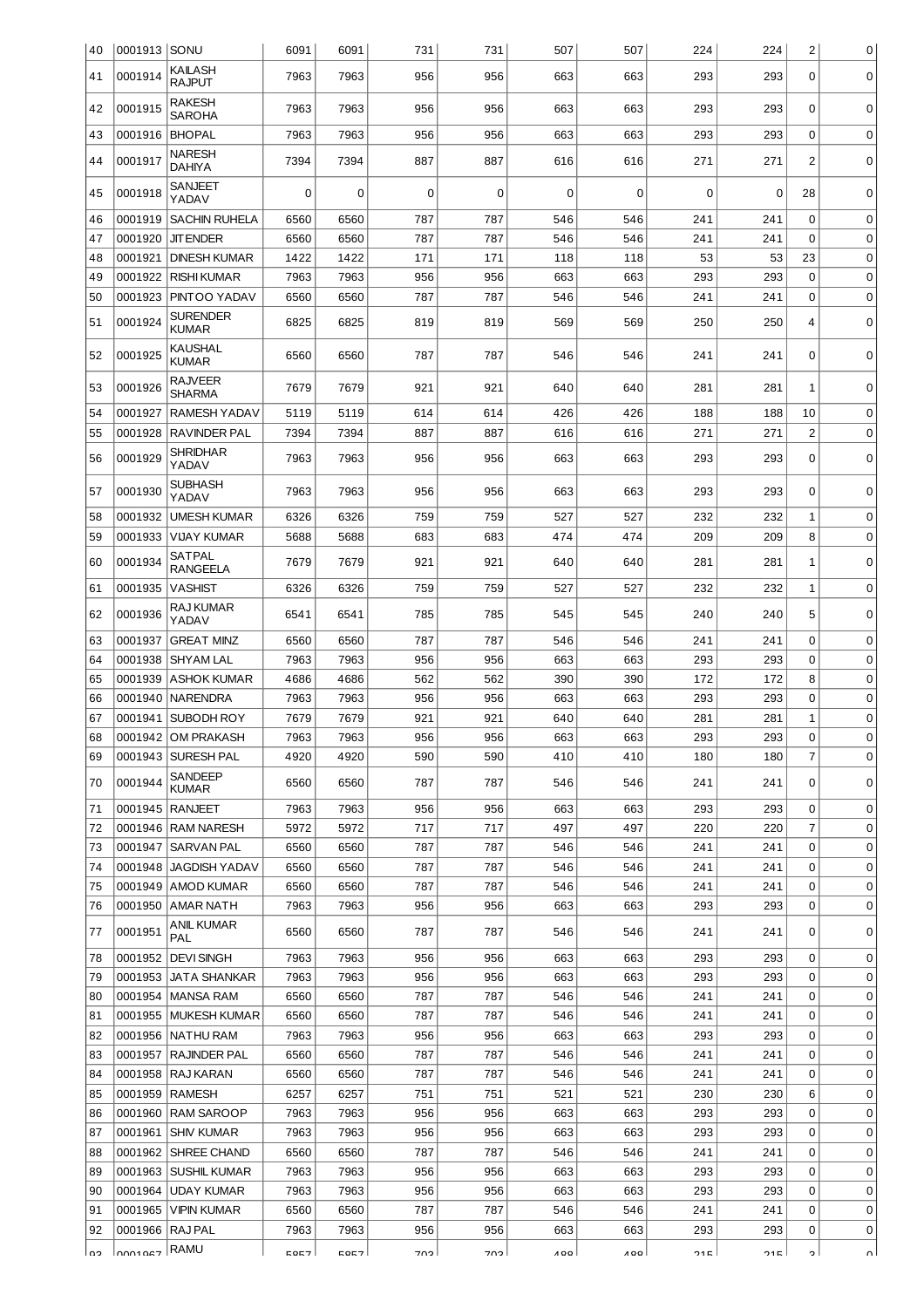| უა  | <b>UUULJOI</b>   | <b>CHAUHAN</b>                       | 1000 | <b>JOOL</b> | 103         | 103         | 400         | 400      | <b>CT7</b> | <b>CT7</b> | J           | U           |
|-----|------------------|--------------------------------------|------|-------------|-------------|-------------|-------------|----------|------------|------------|-------------|-------------|
| 94  | 0001968          | <b>SUBHASH SINGH</b>                 | 7963 | 7963        | 956         | 956         | 663         | 663      | 293        | 293        | 0           | 0           |
| 95  | 0001969          | <b>VIRENDER</b><br><b>KUMAR</b>      | 6560 | 6560        | 787         | 787         | 546         | 546      | 241        | 241        | 0           | 0           |
| 96  | 0001970          | SONE LAL                             | 5623 | 5623        | 675         | 675         | 468         | 468      | 207        | 207        | 4           | $\mathbf 0$ |
| 97  | 0001971          | <b>ARVIND</b>                        | 6560 | 6560        | 787         | 787         | 546         | 546      | 241        | 241        | $\Omega$    | 0           |
| 98  | 0001972          | <b>ASHOK VERMA</b>                   | 7963 | 7963        | 956         | 956         | 663         | 663      | 293        | 293        | $\Omega$    | 0           |
| 99  | 0001973          | <b>RAM SURAT</b><br>YADAV            | 3697 | 3697        | 444         | 444         | 308         | 308      | 136        | 136        | 15          | $\mathbf 0$ |
| 100 | 0001974          | <b>SUKHBIR SINGH</b>                 | 6560 | 6560        | 787         | 787         | 546         | 546      | 241        | 241        | 0           | $\mathbf 0$ |
| 101 | 0001975          | <b>SUNIL KUMAR</b>                   | 0    | $\Omega$    | $\mathbf 0$ | $\mathbf 0$ | $\mathbf 0$ | $\Omega$ | 0          | 0          | 28          | 0           |
| 102 | 0001976          | <b>NARESH KUMAR</b>                  | 7963 | 7963        | 956         | 956         | 663         | 663      | 293        | 293        | 0           | 0           |
| 103 | 0001977          | <b>SHRI BHAGWAN</b>                  | 6560 | 6560        | 787         | 787         | 546         | 546      | 241        | 241        | 0           | 0           |
| 104 | 0001978          | <b>SOM PAL</b>                       | 6560 | 6560        | 787         | 787         | 546         | 546      | 241        | 241        | 0           | 0           |
| 105 | 0001979          | <b>RAM SAGAR</b>                     | 7963 | 7963        | 956         | 956         | 663         | 663      | 293        | 293        | 0           | 0           |
| 106 | 0001980          | <b>RAJ KUMAR</b>                     | 7963 | 7963        | 956         | 956         | 663         | 663      | 293        | 293        | $\mathbf 0$ | $\mathbf 0$ |
| 107 | 0001981          | PARMOD<br><b>KUMAR</b>               | 6560 | 6560        | 787         | 787         | 546         | 546      | 241        | 241        | 0           | $\mathbf 0$ |
| 108 | 0001982          | <b>MUKESH KUMAR</b>                  | 7963 | 7963        | 956         | 956         | 663         | 663      | 293        | 293        | $\mathbf 0$ | 0           |
| 109 | 0001983          | RAJ BAHADUR<br>YADAV                 | 7394 | 7394        | 887         | 887         | 616         | 616      | 271        | 271        | 2           | 0           |
| 110 | 0001984          | <b>MAHADEV</b>                       | 2811 | 2811        | 337         | 337         | 234         | 234      | 103        | 103        | 16          | 0           |
| 111 | 0001985          | MAHAVIR<br><b>PRASAD</b>             | 7679 | 7679        | 921         | 921         | 640         | 640      | 281        | 281        | 1           | $\mathbf 0$ |
| 112 | 0001986          | <b>RAM RATAN</b>                     | 6816 | 6816        | 818         | 818         | 568         | 568      | 250        | 250        | 6           | $\mathbf 0$ |
| 113 | 0001987          | <b>RAJESH KUMAR</b>                  | 7963 | 7963        | 956         | 956         | 663         | 663      | 293        | 293        | 0           | 0           |
| 114 | 0001988          | <b>DEEPAK</b>                        | 8675 | 8675        | 1041        | 1041        | 723         | 723      | 318        | 318        | 0           | $\mathbf 0$ |
| 115 | 0001989          | <b>RAM KISHOR</b>                    | 7963 | 7963        | 956         | 956         | 663         | 663      | 293        | 293        | 0           | 0           |
| 116 | 0001990          | JAGJEEVAN<br><b>RAM</b>              | 8675 | 8675        | 1041        | 1041        | 723         | 723      | 318        | 318        | 0           | 0           |
| 117 | 0001991          | <b>GANGA</b><br><b>PRASHAD</b>       | 7963 | 7963        | 956         | 956         | 663         | 663      | 293        | 293        | 0           | 0           |
| 118 | 0001992          | <b>MANOJ KUMAR</b>                   | 6560 | 6560        | 787         | 787         | 546         | 546      | 241        | 241        | 0           | 0           |
| 119 | 0001993          | <b>PRATAP</b>                        | 5688 | 5688        | 683         | 683         | 474         | 474      | 209        | 209        | 8           | $\mathbf 0$ |
| 120 | 0001994          | RAMJEET<br>YADAV                     | 7963 | 7963        | 956         | 956         | 663         | 663      | 293        | 293        | 0           | $\mathbf 0$ |
| 121 | 0001995          | <b>SURENDER</b>                      | 7963 | 7963        | 956         | 956         | 663         | 663      | 293        | 293        | 0           | 0           |
| 122 | 0001996          | <b>VIJAY PAL</b>                     | 5623 | 5623        | 675         | 675         | 468         | 468      | 207        | 207        | 4           | 0           |
| 123 |                  | 0001997 RAJESH KUMAR                 | 7679 | 7679        | 921         | 921         | 640         | 640      | 281        | 281        | $\mathbf 1$ | 0           |
| 124 | 0001998   NARESH |                                      | 6560 | 6560        | 787         | 787         | 546         | 546      | 241        | 241        | $\Omega$    | 0           |
| 125 | 0001999          | <b>GOKUL</b><br><b>PARSHAD</b>       | 6560 | 6560        | 787         | 787         | 546         | 546      | 241        | 241        | 0           | 0           |
| 126 | 0002000          | <b>ANJANI</b>                        | 3514 | 3514        | 422         | 422         | 293         | 293      | 129        | 129        | 13          | 0           |
| 127 | 0002001          | <b>AMIT DASS</b>                     | 6560 | 6560        | 787         | 787         | 546         | 546      | 241        | 241        | $\mathbf 0$ | 0           |
| 128 | 0002002          | <b>AJEET SINGH</b>                   | 0    | $\mathbf 0$ | 0           | 0           | 0           | 0        | 0          | 0          | 28          | 0           |
| 129 | 0002003          | VIJAY KUMAR                          | 7963 | 7963        | 956         | 956         | 663         | 663      | 293        | 293        | $\mathbf 0$ | 0           |
| 130 | 0002004          | <b>JUNG BAHADUR</b>                  | 7963 | 7963        | 956         | 956         | 663         | 663      | 293        | 293        | 0           | 0           |
| 131 | 0002005          | SUNDER LAL                           | 6560 | 6560        | 787         | 787         | 546         | 546      | 241        | 241        | $\mathbf 0$ | 0           |
| 132 | 0002006          | <b>PUSHPENDAR</b><br><b>KUMAR</b>    | 6560 | 6560        | 787         | 787         | 546         | 546      | 241        | 241        | 0           | 0           |
| 133 | 0002007          | <b>SHRIKANT</b>                      | 7679 | 7679        | 921         | 921         | 640         | 640      | 281        | 281        | 1           | 0           |
| 134 | 0002008          | <b>KISHAN LAL</b>                    | 7963 | 7963        | 956         | 956         | 663         | 663      | 293        | 293        | $\mathbf 0$ | 0           |
| 135 | 0002009          | <b>GOPAL KRISHAN</b><br><b>GUPTA</b> | 7963 | 7963        | 956         | 956         | 663         | 663      | 293        | 293        | 0           | 0           |
| 136 | 0002010          | <b>CHANDAN</b>                       | 6560 | 6560        | 787         | 787         | 546         | 546      | 241        | 241        | $\mathbf 0$ | $\mathbf 0$ |
| 137 | 0002011          | <b>RAJ KUMAR</b>                     | 1706 | 1706        | 205         | 205         | 142         | 142      | 63         | 63         | 22          | 0           |
| 138 | 0002012          | TEJ BAHADUR<br><b>SINGH</b>          | 6560 | 6560        | 787         | 787         | 546         | 546      | 241        | 241        | 0           | 0           |
| 139 | 0002013          | <b>ARUN KUMAR</b>                    | 3749 | 3749        | 450         | 450         | 312         | 312      | 138        | 138        | 12          | 0           |
| 140 | 0002014          | <b>ARJUN</b>                         | 3982 | 3982        | 478         | 478         | 332         | 332      | 146        | 146        | 14          | 0           |
| 141 |                  | 0002015   KAMAL KISHORE              | 7963 | 7963        | 956         | 956         | 663         | 663      | 293        | 293        | $\mathbf 0$ | 0           |
| 142 | 0002016          | <b>KAMLESH</b><br><b>KUMAR</b>       | 7963 | 7963        | 956         | 956         | 663         | 663      | 293        | 293        | 0           | 0           |
|     | 143 0002017      | <b>MAHINDER</b><br><b>SINGH</b>      | 6560 | 6560        | 787         | 787         | 546         | 546      | 241        | 241        | 0           | 0           |
|     | 144 0002018      | <b>OM PRAKASH</b>                    | 5389 | 5389        | 647         | 647         | 449         | 449      | 198        | 198        | 5           | 0           |
|     | 145 0002019      | <b>UPENDRA</b><br><b>SINGH</b>       | 6560 | 6560        | 787         | 787         | 546         | 546      | 241        | 241        | 0           | 0           |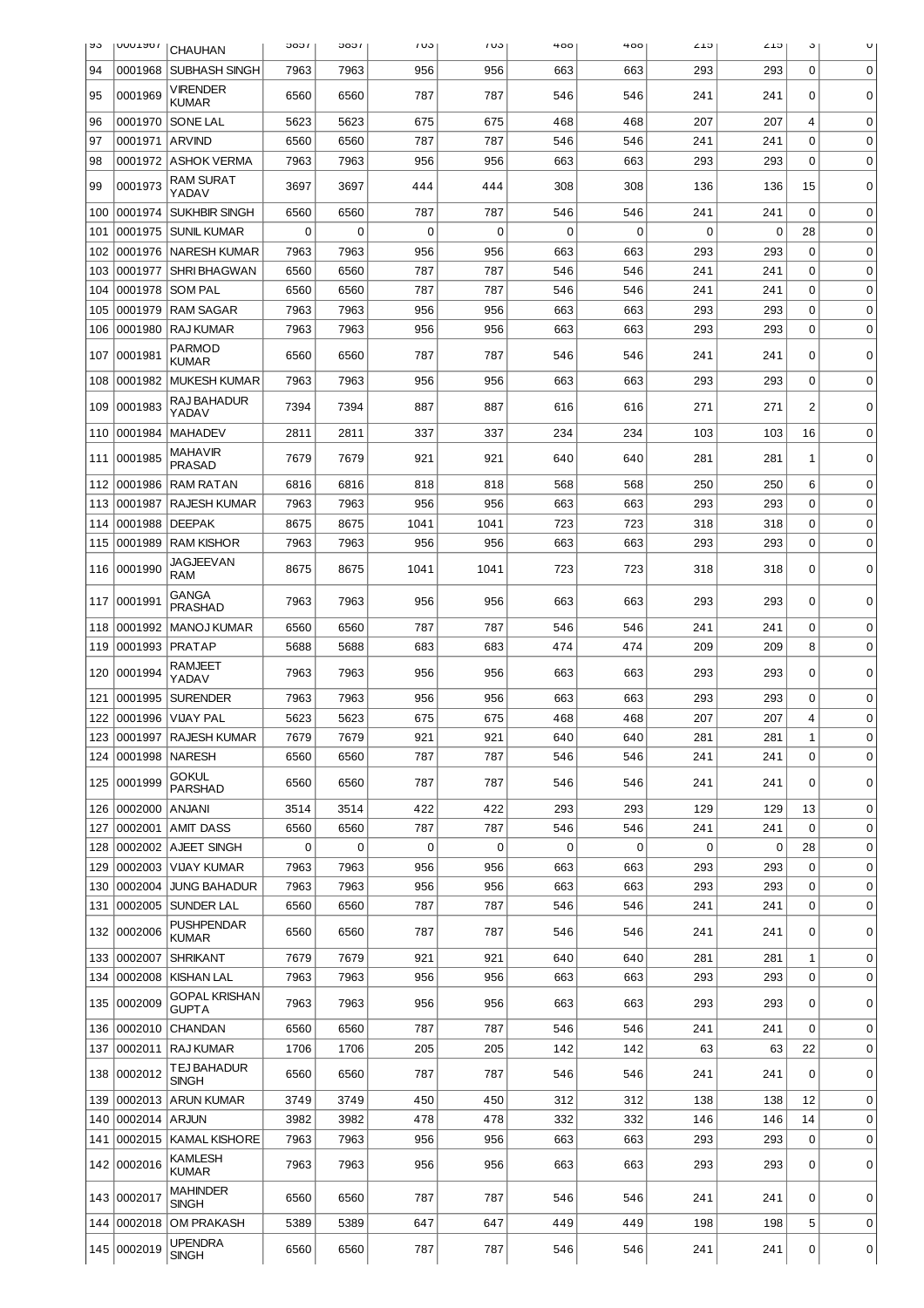| 146 | 0002020 | <b>PADAM</b><br><b>PRAKASH</b>  | 7746     | 7746           | 930         | 930         | 645            | 645         | 285         | 285         | 3              | $\Omega$    |
|-----|---------|---------------------------------|----------|----------------|-------------|-------------|----------------|-------------|-------------|-------------|----------------|-------------|
| 147 | 0002021 | <b>BABLOO</b>                   | 7963     | 7963           | 956         | 956         | 663            | 663         | 293         | 293         | 0              | 0           |
| 148 | 0002022 | ANIL                            | 4920     | 4920           | 590         | 590         | 410            | 410         | 180         | 180         | $\overline{7}$ | $\Omega$    |
| 149 | 0002023 | <b>SURENDER</b>                 | 7963     | 7963           | 956         | 956         | 663            | 663         | 293         | 293         | $\overline{0}$ | $\mathbf 0$ |
| 150 | 0002024 | <b>HIMANSHU PAL</b>             | 3280     | 3280           | 394         | 394         | 273            | 273         | 121         | 121         | 14             | $\mathbf 0$ |
| 151 | 0002025 | <b>PATI RAM PAL</b>             | 0        | $\overline{0}$ | $\mathbf 0$ | $\mathbf 0$ | $\overline{0}$ | $\mathbf 0$ | $\mathbf 0$ | $\mathbf 0$ | 28             | $\mathbf 0$ |
| 152 | 0002026 | <b>SUNIL KUMAR</b>              | 4647     | 4647           | 558         | 558         | 387            | 387         | 171         | 171         | 13             | $\mathbf 0$ |
| 153 | 0002027 | <b>UMESH KUMAR</b>              | 3514     | 3514           | 422         | 422         | 293            | 293         | 129         | 129         | 13             | $\mathbf 0$ |
| 154 | 0002028 | <b>VIJAY CHAND</b>              | 3280     | 3280           | 394         | 394         | 273            | 273         | 121         | 121         | 14             | $\mathbf 0$ |
| 155 | 0002033 | <b>RAJESH PAL</b>               | 3982     | 3982           | 478         | 478         | 332            | 332         | 146         | 146         | 14             | $\mathbf 0$ |
| 156 | 0002034 | MOHD, NAZIM                     | 5389     | 5389           | 647         | 647         | 449            | 449         | 198         | 198         | 5              | $\mathbf 0$ |
| 157 | 0002035 | <b>RAM SEWAK</b>                | 4266     | 4266           | 512         | 512         | 355            | 355         | 157         | 157         | 13             | $\mathbf 0$ |
| 158 | 0002042 | <b>VINOD</b>                    | 6560     | 6560           | 787         | 787         | 546            | 546         | 241         | 241         | $\mathbf 0$    | $\mathbf 0$ |
| 159 | 0002046 | SULTAN SINGH                    | 2844     | 2844           | 341         | 341         | 237            | 237         | 104         | 104         | 18             | $\mathbf 0$ |
| 160 | 0002047 | l MUKESH KUMAR                  | 3514     | 3514           | 422         | 422         | 293            | 293         | 129         | 129         | 13             | $\mathbf 0$ |
| 161 | 0002048 | <b>PINTOO</b>                   | 4266     | 4266           | 512         | 512         | 355            | 355         | 157         | 157         | 13             | 0           |
| 162 | 0002050 | <b>DEEPAK KUMAR</b>             | 6560     | 6560           | 787         | 787         | 546            | 546         | 241         | 241         | $\mathbf 0$    | $\mathbf 0$ |
| 163 | 0002052 | <b>AMIT MEHTA</b>               | 6560     | 6560           | 787         | 787         | 546            | 546         | 241         | 241         | $\mathbf 0$    | $\mathbf 0$ |
| 164 | 0002053 | KARAMBIR                        | 3280     | 3280           | 394         | 394         | 273            | 273         | 121         | 121         | 14             | $\mathbf 0$ |
| 165 | 0002054 | SANJU                           | 3280     | 3280           | 394         | 394         | 273            | 273         | 121         | 121         | 14             | $\mathbf 0$ |
| 166 | 0002055 | <b>AMIR KHAN</b>                | 3514     | 3514           | 422         | 422         | 293            | 293         | 129         | 129         | 13             | $\mathbf 0$ |
| 167 | 0002056 | MANOJ KUMAR                     | 3280     | 3280           | 394         | 394         | 273            | 273         | 121         | 121         | 14             | $\mathbf 0$ |
| 168 | 0002057 | <b>PARVEEN</b><br><b>KUMAR</b>  | 3982     | 3982           | 478         | 478         | 332            | 332         | 146         | 146         | 14             | $\Omega$    |
| 169 | 0002058 | <b>SALIM KHAN</b>               | 3046     | 3046           | 366         | 366         | 254            | 254         | 112         | 112         | 15             | $\Omega$    |
| 170 | 0002059 | <b>SUNIL KUMAR</b>              | 3982     | 3982           | 478         | 478         | 332            | 332         | 146         | 146         | 14             | $\mathbf 0$ |
| 171 | 0002060 | <b>SAMEY KHAN</b>               | 3982     | 3982           | 478         | 478         | 332            | 332         | 146         | 146         | 14             | $\mathbf 0$ |
| 172 | 0002062 | <b>NAINDHIYAPPAN</b>            | 6541     | 6541           | 785         | 785         | 545            | 545         | 240         | 240         | 5              | $\mathbf 0$ |
| 173 | 0002072 | <b>ISTIYAK</b>                  | 3046     | 3046           | 366         | 366         | 254            | 254         | 112         | 112         | 15             | $\mathbf 0$ |
| 174 | 0002073 | <b>MD. SADIK</b>                | 3514     | 3514           | 422         | 422         | 293            | 293         | 129         | 129         | 13             | $\mathbf 0$ |
| 175 | 0002074 | RAJ BAHADUR                     | 3514     | 3514           | 422         | 422         | 293            | 293         | 129         | 129         | 13             | $\Omega$    |
| 176 | 0002075 | <b>MD TOUHID</b><br><b>ALAM</b> | 4266     | 4266           | 512         | 512         | 355            | 355         | 157         | 157         | 13             | 0           |
| 177 | 0002077 | <b>AMRISH KUMAR</b>             | 4266     | 4266           | 512         | 512         | 355            | 355         | 157         | 157         | 13             | $\mathbf 0$ |
| 178 | 0002079 | MUSTFA                          | 4686     | 4686           | 562         | 562         | 390            | 390         | 172         | 172         | 8              | $\mathbf 0$ |
| 179 | 0002080 | <b>SOURABH</b><br><b>KUMAR</b>  | 0        | $\mathbf 0$    | $\mathbf 0$ | 0           | $\mathbf 0$    | $\mathbf 0$ | $\mathbf 0$ | 0           | 0              | 0           |
| 180 | 0002081 | <b>DISHANT</b><br>LAKHANPAL     | $\Omega$ | $\mathbf 0$    | $\mathbf 0$ | $\mathbf 0$ | $\mathbf 0$    | $\Omega$    | $\Omega$    | 0           | 0              | $\mathbf 0$ |
| 181 | 0002082 | <b>SAHUBAZ</b>                  | 4217     | 4217           | 506         | 506         | 351            | 351         | 155         | 155         | 0              | $\mathbf 0$ |
|     |         | <b>GRAND TOTAL 1066629</b>      |          | 1059804        | 128011      | 128011      | 88254          | 88254       | 39757       | 39757       | 923            | $\mathbf 0$ |

|                                    | A/C 01 EE + Refund of Advance   A/C 01 ER   A/C 02   A/C 10   A/C 21   A/C 22   TOTAL |       |            |       |            |
|------------------------------------|---------------------------------------------------------------------------------------|-------|------------|-------|------------|
| <b>TOTAL DUES AS PER ECR</b>       | 128011                                                                                | 39757 | 9066 88254 | 5333  | 107 270528 |
| <b>TOTAL AMOUNT BEING REMITTED</b> | 128011                                                                                | 39757 | 9066 88254 | 53331 | 107 270528 |

### **PART B-NEW MEMBERS' DETAILS**

|         |                 |            | SI. No.   Member Id   Member Name   Father's/Spouse Name   Relationship with the Member   Date of Birth   Gender   Date of Joining EPF   Date of Joining EPF   Date of Joining EPS |                   |      |                  |            |
|---------|-----------------|------------|------------------------------------------------------------------------------------------------------------------------------------------------------------------------------------|-------------------|------|------------------|------------|
| 0002082 | <b>ISAHUBAZ</b> | MOINUDIN I |                                                                                                                                                                                    | Father 10-09-1967 | Male | $02 - 02 - 2015$ | 02-02-2015 |

## **PART C-EXITING MEMBERS' DETAILS**

| SI. No.   Member Id | Member Name               | Date of Exit from EPF Date of Exit from EPS Reason for leaving |                  |           |
|---------------------|---------------------------|----------------------------------------------------------------|------------------|-----------|
| 0000003             | <b>IDHARAM CHAND</b>      | $01 - 02 - 2015$                                               | $01 - 02 - 2015$ | Cessation |
| 0002080             | <b>ISOURABH KUMAR</b>     | $01 - 02 - 2015$                                               | $01 - 02 - 2015$ | Cessation |
| 0002081             | <b>DISHANT LAKHANPALI</b> | $01 - 02 - 2015$                                               | $01 - 02 - 2015$ | Cessation |

# **PART D : MEMBER'S ARREAR DETAILS**